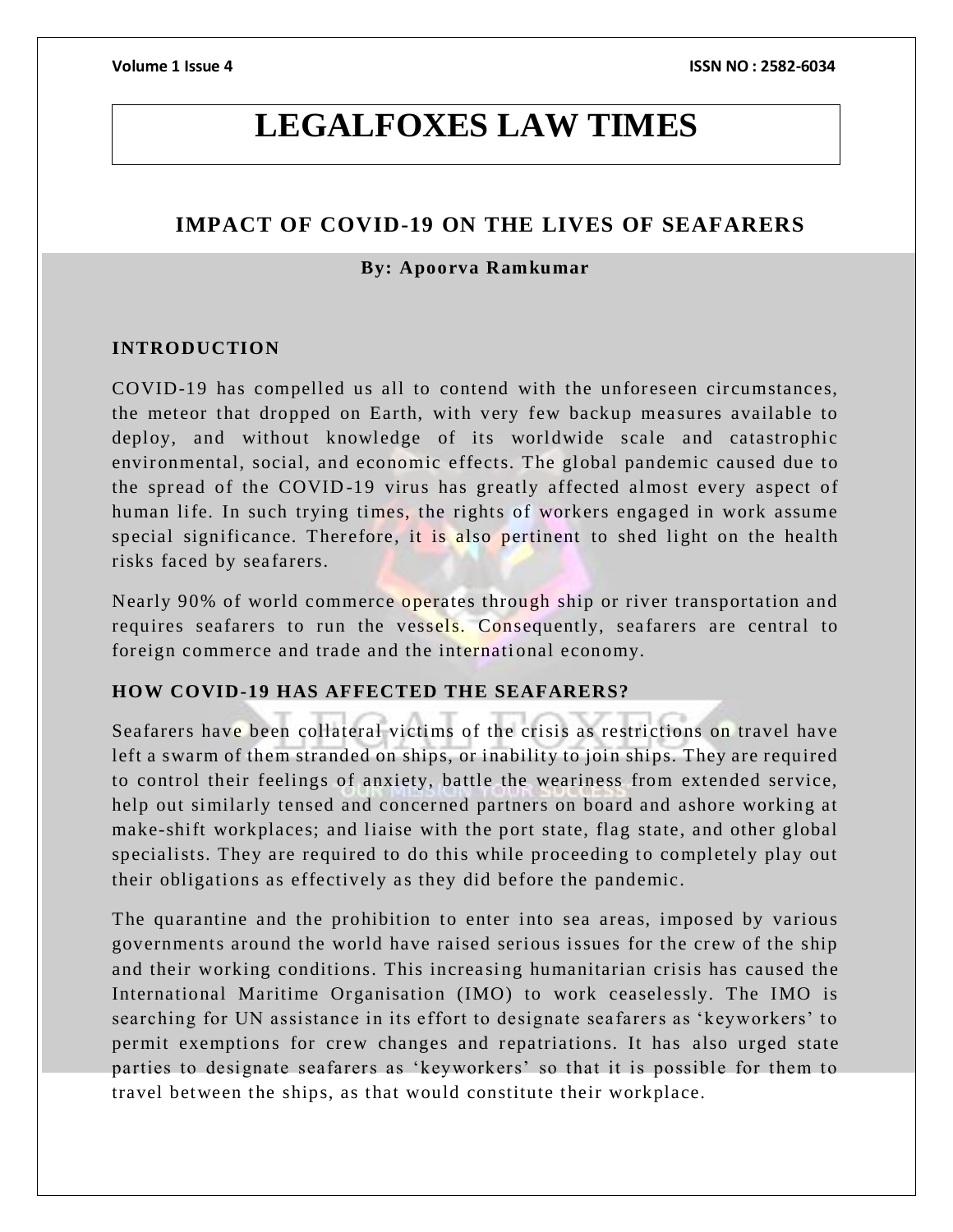Many seafarers have been stopped by governments from coming ashore even for a stroll and in a few instances refused emergency health service. Seafarers have always spent long periods being socially distant and away from family and friends. However, the uncertainty of COVID-19 crisis means the seafarers are struggling to sign off from ships and therefore face extended periods onboard. This leads to stress which further leads to a bigger impact on their mental health. Feelings of loneliness, anxiety, and depression weigh down the distressed crew.

Depression and anxiety are debilitating illnesses in themselves and in such uncertain times have a magnified effect on seafarer's mental health leading to periods of helplessness, loss of sleep, and increased fatigue. This is a tough job at the best of time but with added stress of COVID -19, the strain has begun to show. Their coping mechanisms are stretched beyond the breaking point and cases of a nervou s breakdown and mental health are being reported alongside suicide attempts. Mental stress, low morale, anxiety, and depressing thoughts may have a negative influence on endurance and concentration while working and this is a growing risk factor.

Shipping establishments are privileged to have technology and means with them to help masters, officers, and crew to assist their mental health and stamina in such enduring times. The rise of suicide incidents on board ships and the growing realization that seafarers go through a higher level of mental ill-health in contrast to workers primarily based on land, is an element that shipping executives cannot overlook, especially in such a vital situation.

# **REGULATORY MEASURES TAKEN BY NATIONAL AND INTERNATIONAL ORGANIZATIONS**

Although most seafarers have courageously accepted their new mandatory obligation to remain indefinitely on board and support the worldwide effort in fighting against this awful pandemic, the inability to change the crew and repatriate them is a formidable and pulverizing situation for ship -owners as well to handle. While there exists international as well as national legal frame work that protect the rights of the seafarers, the shipping companies have little choice but to adhere to the national and local restrictions to port access due to the pandemic and the potential risk to public health.

As a consequence of all the problems faced by the sea farers, the International Labour Organization (ILO) has issued an admonition to both governments as well as private employers, imploring them to stick to international labour rights for sea farers and to 'maintain a human-centered approach' during the COVID-19 pandemic. It calls to attention the Maritime Labour Convention (MLC), 2006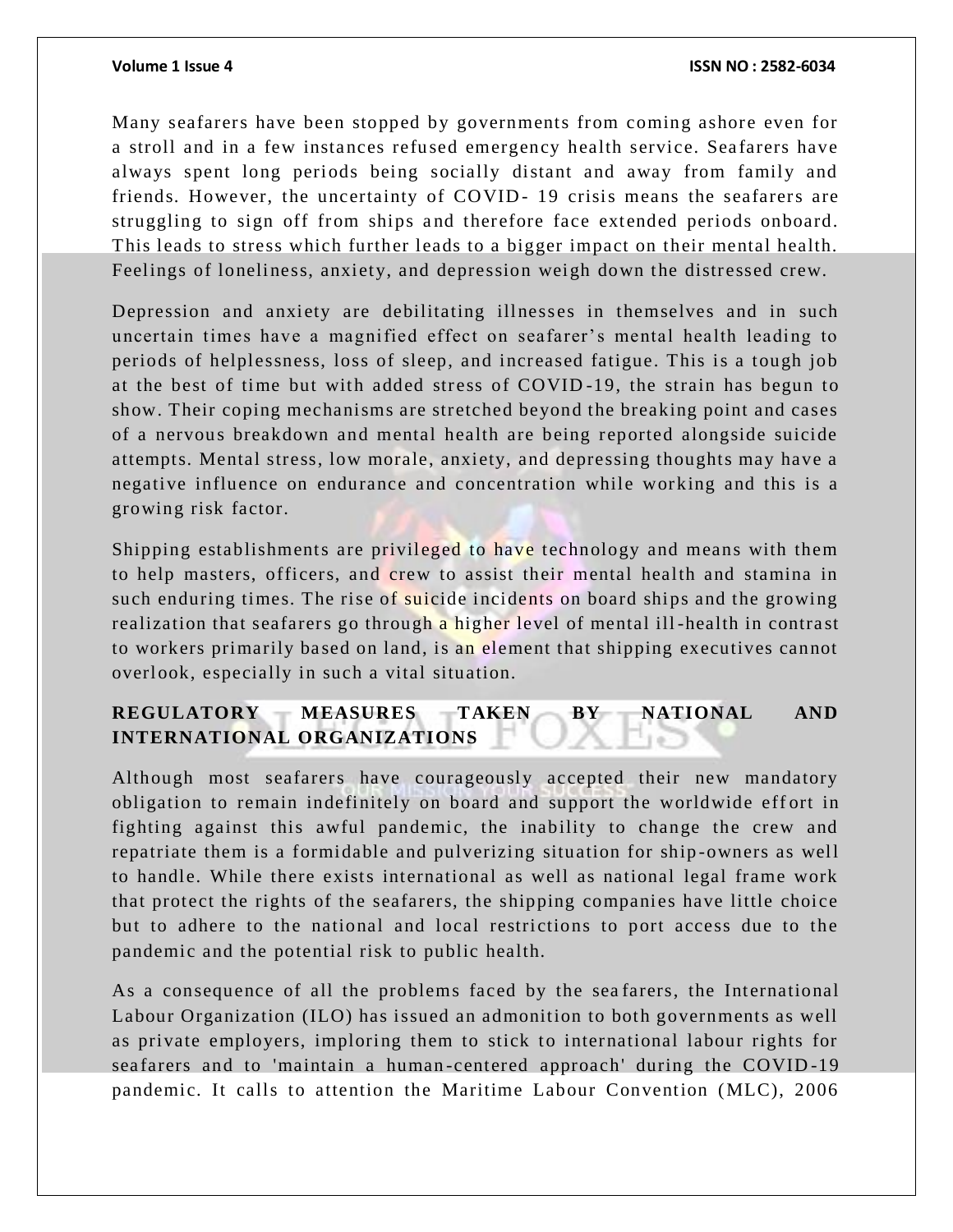### **Volume 1 Issue 4 ISSN NO : 2582-6034**

which expressly states that every seafarer has the right to a safe, sheltered and secure work environment that conforms to health protection and safety standards, required medical care, and governmental welfare measures. On rights to shore leave, the ILO states that even during the COVID -19 pandemic, sailors can claim shore leave to protect their well-being and health – in tune with the operational necessities of their respective positions.

The International Maritime Organization (IMO) has issued 24 Circular Letters (from  $31<sup>st</sup>$  January to  $25<sup>th</sup>$  June 2020) pertaining to many issues faced by sailors and the shipping sector. These Circular Letters cover many issues such as medical care for seafarers, unforeseen delays in delivery of goods, providing sanitation certificates for vessels, ensuring an adequate amount of PPE on board, etc.

The Special Tripartite Committee (STC) of the MLC, 2006 has encouraged the International Labour Office to bring issues to light a mong governments, including nations that supply labour and port and flag authorities - that the products on which we as a whole depend on, in our daily lives, are shipped via sailors and that these sailors ought to be treated with respect and dignity to guarantee that they can keep on offering their essential services to all of us. The STC also opined that sailors ought to be recognized as essential workers by governments, and be allowed exemptions from any restrictions on travel. In addition to this, governments should empower sailors to join and depart their ships and get back home without any hindrance, while ensuring total compliance with measures aimed at reducing the spread of the pandemic.

The STC stated that it is vital that States permit ships into their ports to unload commercial goods, and that they permit sailors to access medical care on the same standing as citizens of that state, in accordance with national la ws. Steps likewise ought to be taken to guarantee that visitors on ships are carefully observed and given all required Personal Protective Equipment (PPE) to reduce the possible danger of contagion.

Such a proactive approach is also needed in another case -to support sailors who may face difficulties in taking up training or more qualification courses. States should collaborate with other maritime countries to prolong the validity of sailors' licenses for a fixed duration of three months, until further notice when the conditions allow such a scenario. The European Commission released the 'Guidelines on Protection of Health, Repatriation and Travel Arrangements for Seafarers, Passengers and Other Persons onboard Ships' which is designed to protect both the safety, travel and material requirements of individuals onboa rd ships plying around the multitude of ports in the 27 European Union nations.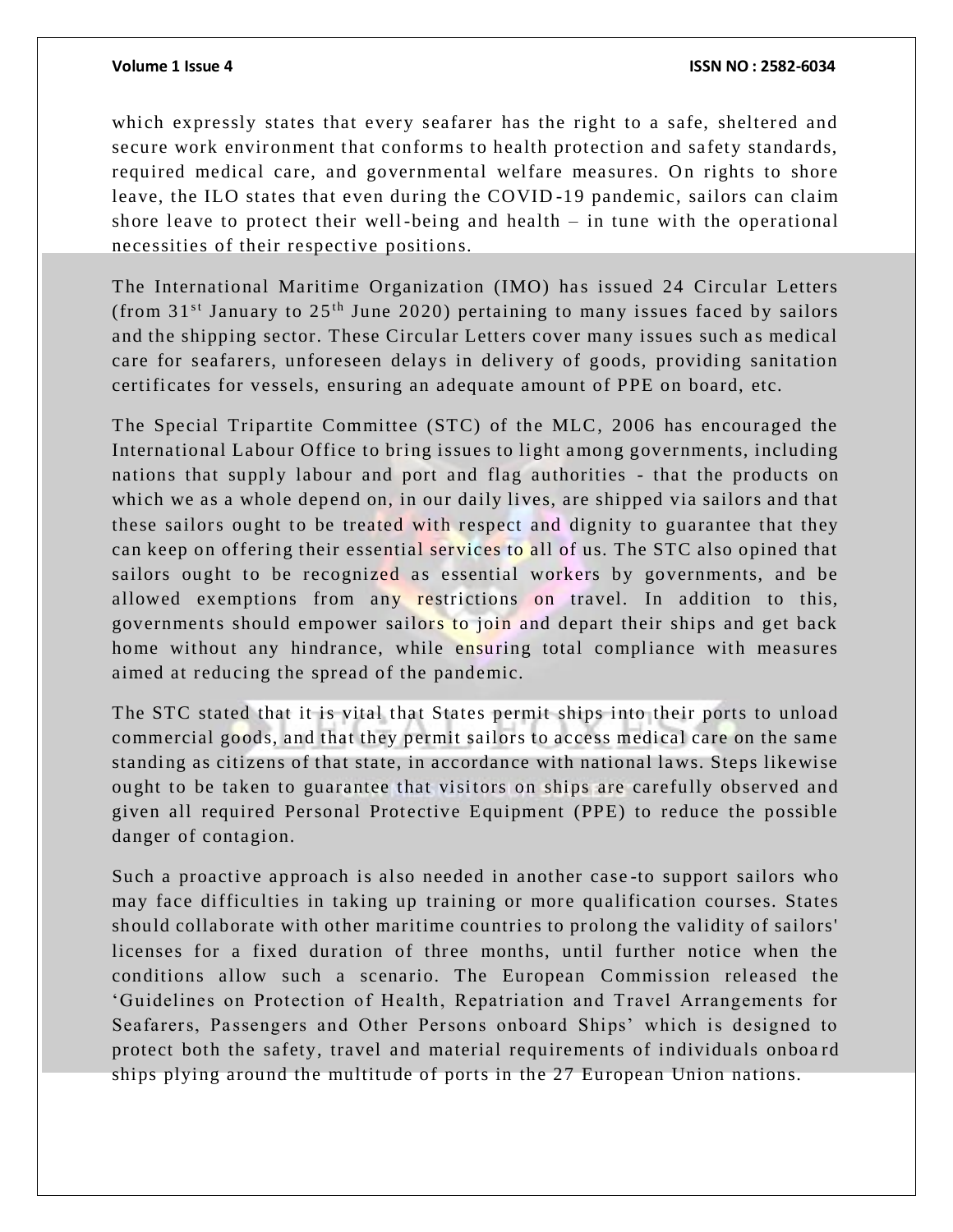The World Health Organization (WHO) has exhorted nations to ensure that limitations on global travel ought to be founded on evidence and verifiable information and should be proportionate with the level of risk for each nation. The WHO is working intimately with specialists across the globe, governments and other international organizations to quickly expand scientific know -how about COVID-19, to follow the spread and level of transmission of the infection, and advise nations on measures to secure their citizens' health and contain the spread of this virus without superfluous impedance to global travel. The WHO has firmly urged governments to encourage the movement of vessels, in cluding mooring, changes in crew compensation, and regular disinfection of vessels – followed up by issuance of sanitation certificates. It has also urged Governments to guarantee that data with respect to the suspending of port services is conveyed to all stakeholders in the international shipping community, including sea farers.

The International Transport Workers' Federation (ITF) and the sailors' unions affiliated with it have been helping sailors to practice their right to quit working, disembark ships, and proceed home. This new methodology, which can be profoundly problematic to global trading, comes in the aftermath of a lack of action by governments to classify sailors as 'key workers', and thereby absolve them from COVID-19 travel limitations and expedite the repatriation of around 200,000 sailors who have been stranded at sea.

The International Chamber of Shipping (ICS) drew attention to the fact that added worry due to COVID -19 may affect psychological well-being and stated that governments as well as private corporations should notice that there was no mental health crisis among seafarers along with the already existing physical health.

As per the International Health Regulations (IHR) of the World Health Organization, ships will not be refused 'free pratique' by the IHR state parties for public health reasons, i.e., permission to enter a port, embark or disembark discharge or load cargo or stores. However, the IHR state parties may subject granting free pratique to inspection, if a source of the contagion is found on board, conduct necessary, disinfection, decontamination, disinfection, or deratting or other measures necessary to prevent the spread of the virus.

In India, the Union Ministries of Shipping, Health, and Family Welfare and Home Affairs have released a joint Standard Operating Procedure (SOP). As per this SOP, any sailor would be permitted to sign -on at the port of embarkation only after the test is conducted for CO VID -19 is performed and the result is negative. If the test result is positive, the issue comes solely under the jurisdiction of the Ministry of Health and Family Welfare.